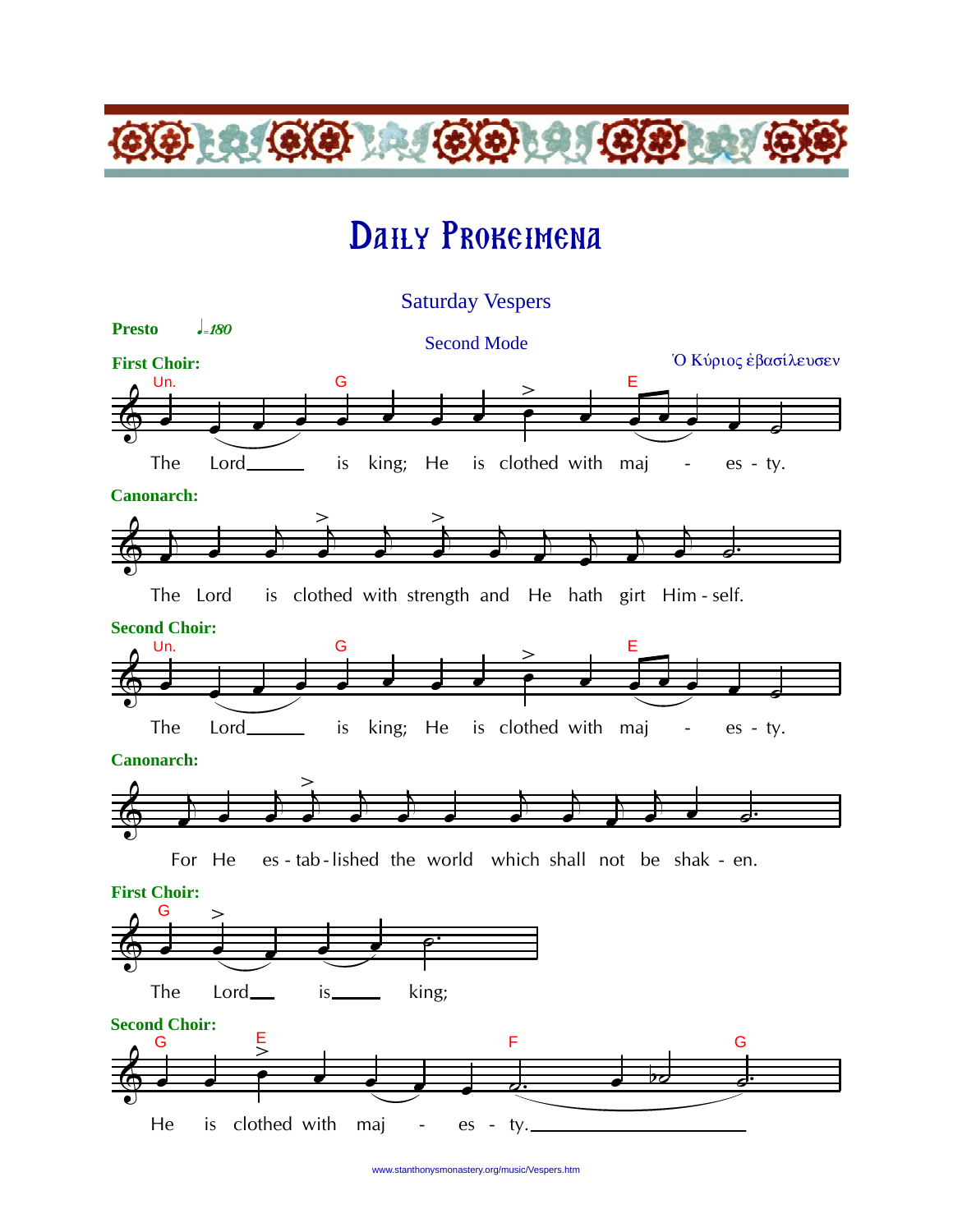#### Sunday Vespers

#### $\overline{\bigoplus_{i=1}^{k}P_i}$ . . . *(twice)* œ <sup>œ</sup> <sup>œ</sup> <sup>œ</sup> <sup>œ</sup> <sup>œ</sup> <sup>œ</sup> ˙ <sup>œ</sup> <sup>œ</sup> <sup>œ</sup> <sup>œ</sup> <sup>œ</sup> <sup>œ</sup> ˙ C Be-hold now, bless\_ ye the Lord, all ye ser-vants of the Lord. Ιδού δή εύλογειτε Plagal Fourth Mode

**Canonarch:**



Ye that stand in the house of the Lord, in the courts of the house of our God.



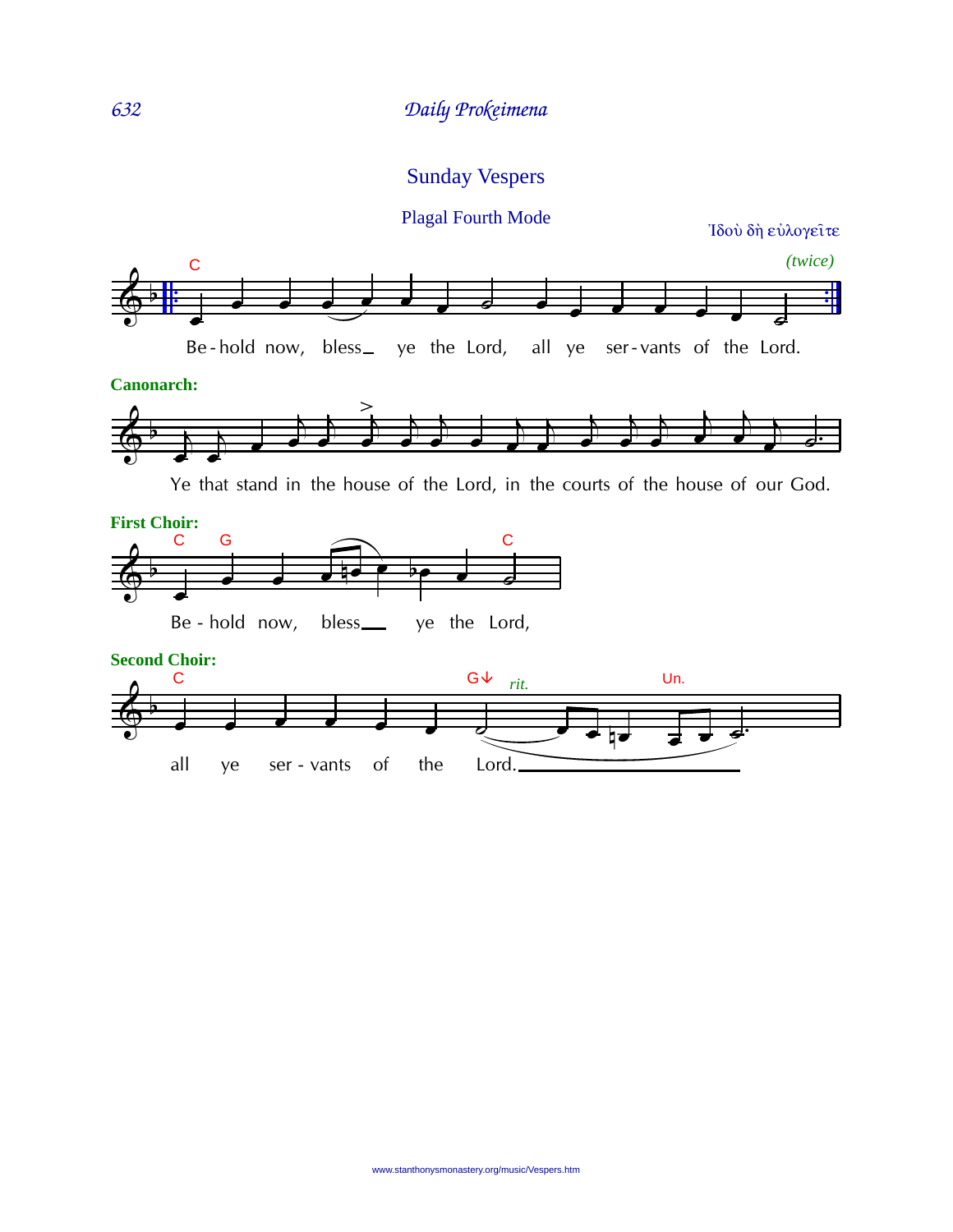## Monday Vespers

#### Fourth Mode

Κύριος είσακούσεταί μου

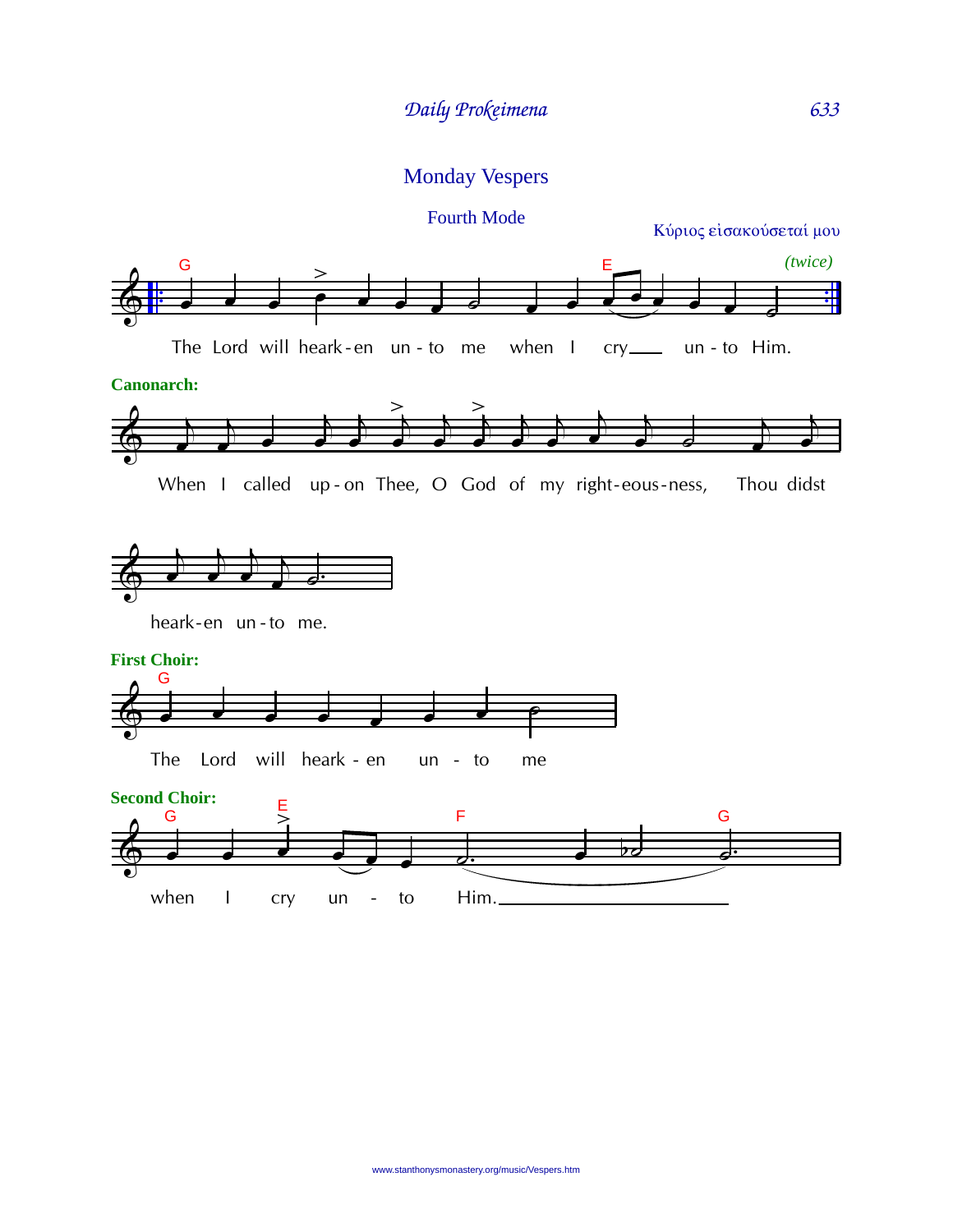### Tuesday Vespers

First Mode

Τὸ ἔλεός σου Κύριε



www.stanthonysmonastery.org/music/Vespers.htm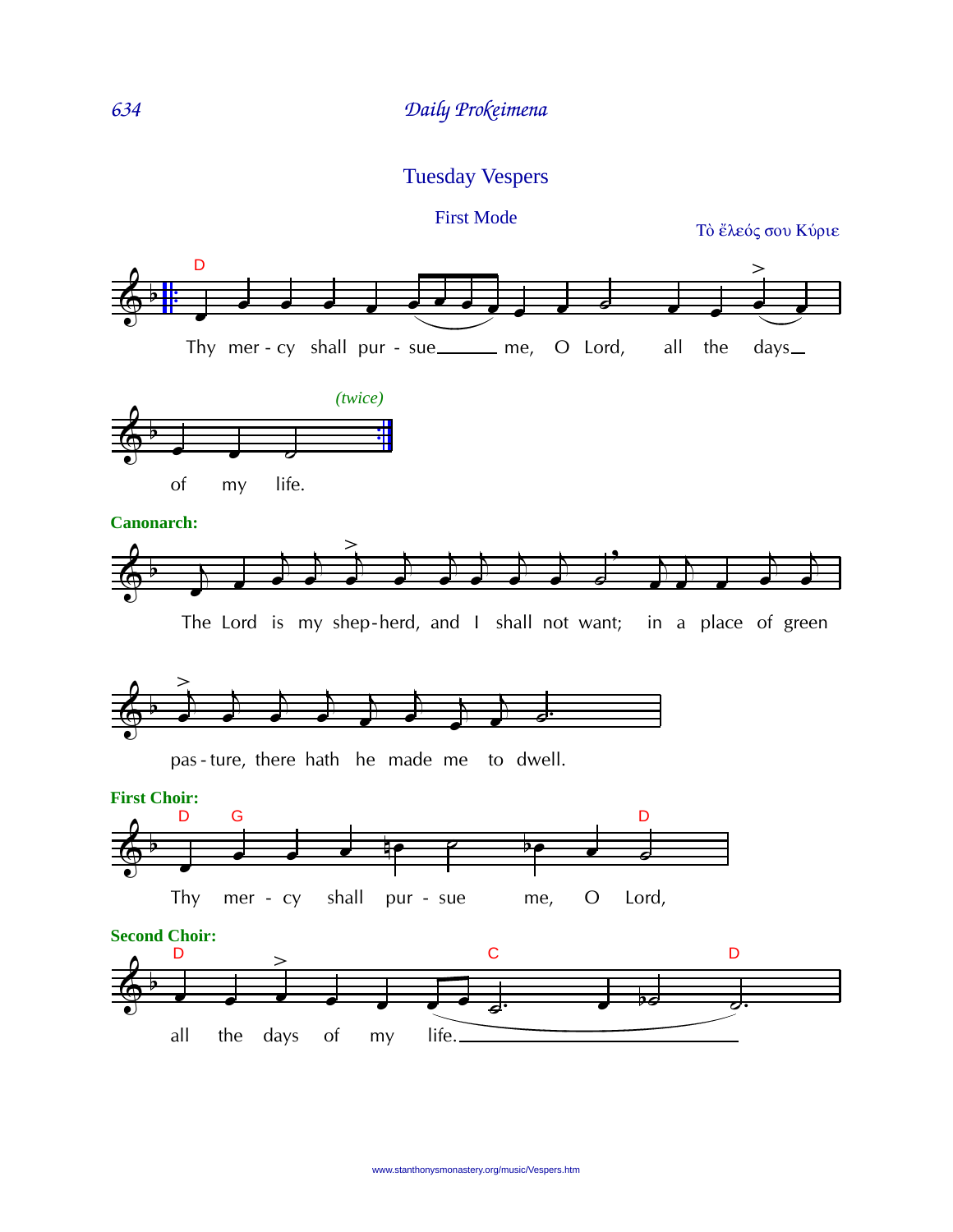Wednesday Vespers

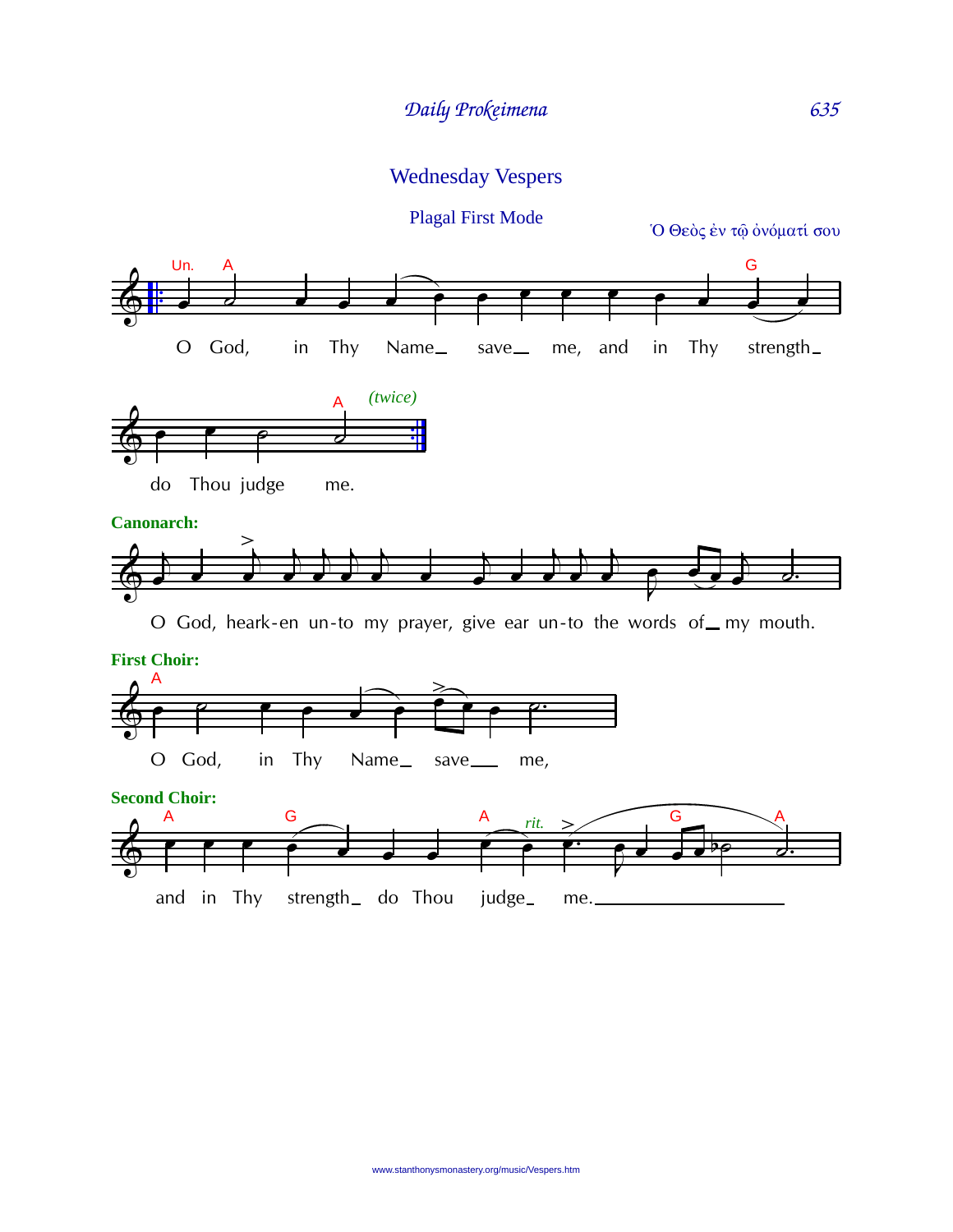## Thursday Vespers